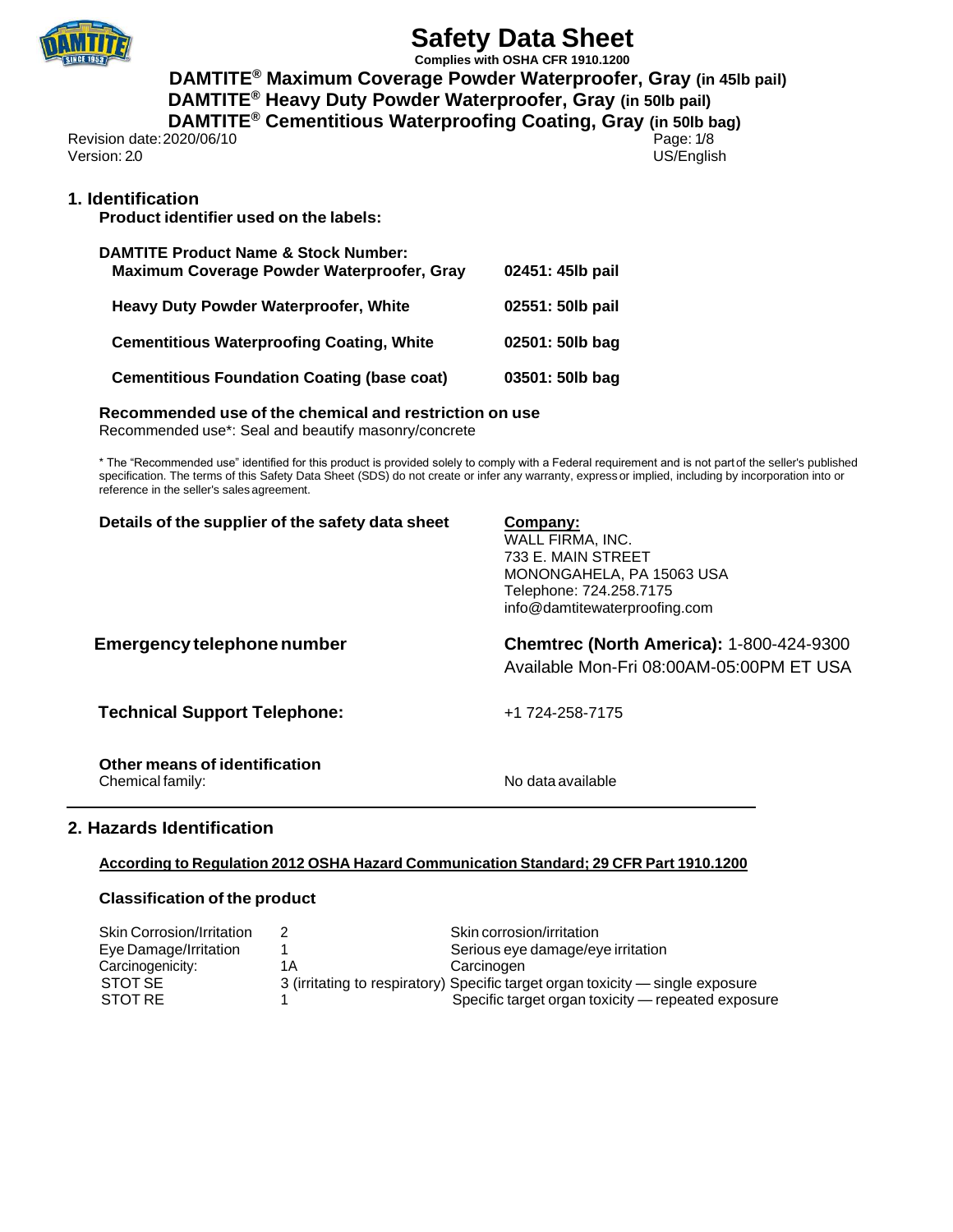

**Complies with OSHA CFR 1910.1200 DAMTITE® Maximum Coverage Powder Waterproofer, Gray (in 45lb pail)**

 **DAMTITE® Heavy Duty Powder Waterproofer, Gray (in 50lb pail) DAMTITE® Cementitious Waterproofing Coating, Gray (in 50lb bag)**

Revision date:2020/06/10 Page: 2/8<br>Version: 20<br>
US/English Version: 2.0

**Label elements**

Pictogram:



| <b>Hazard Statement:</b> |                                                                    |
|--------------------------|--------------------------------------------------------------------|
| H318                     | Causes serious eye damage.                                         |
| H315                     | Causes skin irritation.                                            |
| H335                     | May cause respiratory irritation.                                  |
| H350                     | May cause cancer.                                                  |
| H372                     | Causes damage to organs (lung) thru prolonged or repeated exposure |
|                          |                                                                    |

Precautionary Statements (Prevention):

| P280             | Wear protective gloves/protective clothing/eye protection/face protection. |
|------------------|----------------------------------------------------------------------------|
| P <sub>271</sub> | Use only outdoors or in a well-ventilated area.                            |
| P260             | Do not breathe dust/gas/mist/vapors.                                       |
| P202             | Do not handle until all safety precautions read and understood.            |
| P <sub>270</sub> | Do not eat idrink or smoke when using this product.                        |

P270 Do not eat, drink or smoke when using this product.<br>P264 Do Mash with plenty of water and soap thoroughly afte Wash with plenty of water and soap thoroughly after handling.

Precautionary Statements (Response):

| $P305 + P351 + P338$ | IF IN EYES: Rinse cautiously with water for several minutes. Remove contact lenses, |
|----------------------|-------------------------------------------------------------------------------------|
|                      | if present and not difficult to remove. Keep rinsing eye.                           |
| P310                 | Immediately call a POISON CENTER or doctor/physician.                               |
| $P304 + P340$        | IF INHALED: Remove person to fresh air & keep comfortable for                       |
| $P303 + P352$        | IF ON SKIN (or hair): Wash with plenty of soap and water.                           |
| $P332 + P313$        | If skin irritation occurs: Get medical advice/attention.                            |
| $P362 + P364$        | Take off contaminated clothing and wash before reuse.                               |
|                      |                                                                                     |

Precautionary Statements (Storage):

| P403 + P233 | Store in a well-ventilated place. Keep container tightly closed. |
|-------------|------------------------------------------------------------------|
| P405        | Store locked up.                                                 |

Precautionary Statements (Disposal):

P50 Dispose of contents/container to hazardous or special wastecollection point.

### **Hazards not otherwise classified**

If applicable information is provided in this section on other hazards which do not result in classification but which may contribute to the overall hazards of the substance or mixture.

## **3. Composition / Information on Ingredients According to Regulation 2012 OSHA Hazard Communication Standard; 29 CFR Part 1910.1200**

| <b>CAS Number</b> | Content (W/W)                         | <b>Chemical name</b>                           |
|-------------------|---------------------------------------|------------------------------------------------|
| 14808-60-7        | $>= 20.0 - 50.0 %$ Crystalline Silica |                                                |
| 65997-15-1        |                                       | $>= 25.0 - 50.0$ % Cement, Portland, chemicals |
| 1305-62-0         | $>= 1.0 - < 3.0 %$ Calcium Hydroxide  |                                                |
| 1309-37-1         | $>= 1.0 - 3.0 %$ Iron Oxide           |                                                |
| 1305-78-8         | $>= 1.0 - 3.0 %$ Calcium Oxide        |                                                |
| 1309-48-4         | $>= 1.0 - 3.0 %$ Magnesium Oxide      |                                                |
| Proprietary       | $>= 1.0 - 3.0 %$ Non-Hazardous        |                                                |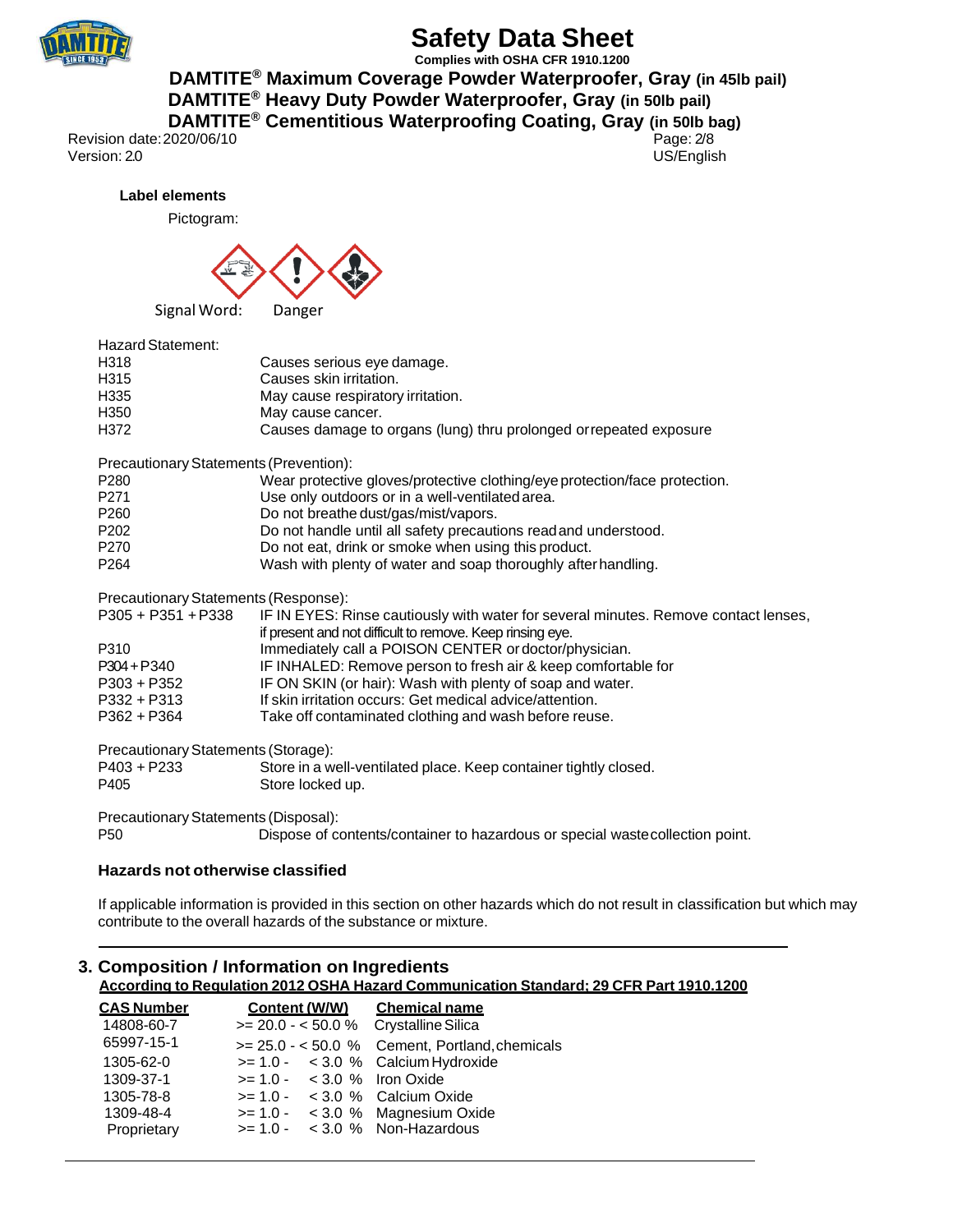

**Complies with OSHA CFR 1910.1200 DAMTITE® Maximum Coverage Powder Waterproofer, Gray (in 45lb pail) DAMTITE® Heavy Duty Powder Waterproofer, Gray (in 50lb pail) DAMTITE® Cementitious Waterproofing Coating, Gray (in 50lb bag)**

Revision date: 2020/06/10 **Page: 3/8** Page: 3/8 Version: 2.0 US/English

## **4. First-Aid Measures**

### **Description of first aid measures**

### **General advice:**

First aid personnel should pay attention to their own safety. Remove contaminated clothing.

### **If inhaled:**

After inhalation of dust, keep patient calm, remove to fresh air. If difficulties occur: obtain medical attention.

### **If on skin:**

After contact with skin, wash immediately with plenty of water and soap. Under no circumstances should organic solvent be used. If irritation develops, seek medical attention.

### **If in eyes:**

Wash affected eyes for at least 15 minutes under running water with eyelids held open, consult an eye specialist.

### **If swallowed:**

Rinse mouth immediately and then drink plenty of water, seek medical attention. Do not induce vomiting unless told to by a poison control center or doctor.

### **Most important symptoms and effects, both acute and delayed**

Symptoms: The most important known symptoms and effects are described in the labeling (see section 2) and/or in section 11.

Hazards: No applicable information available.

### **Indication of any immediate medical attention and special treatment needed**

Note to physician

Treatment: Treat according to symptoms (decontamination, vital functions), no known specific antidote.

## **5. Fire-Fighting Measures**

### **Extinguishingmedia**

Suitable extinguishingmedia: foam, water spray, dry powder, carbon dioxide

Unsuitable extinguishing media for safety reasons: water jet

Additional information:

Product itself is non-combustible. Only the packaging materials can catch fire. The extinguishing agents normally used are sufficient.

### **Special hazards arising from the substance or mixture**

Hazards duringfire-fighting: carbon monoxide, carbon dioxide, harmful vapors Evolution of fumes/fog. The substances/groups of substances mentioned can be released in case of fire. Product is not combustible or explosive.

### **Advice forfire-fighters**

Protective equipment for fire-fighting: Wear self-contained breathing apparatus and chemical-protective clothing.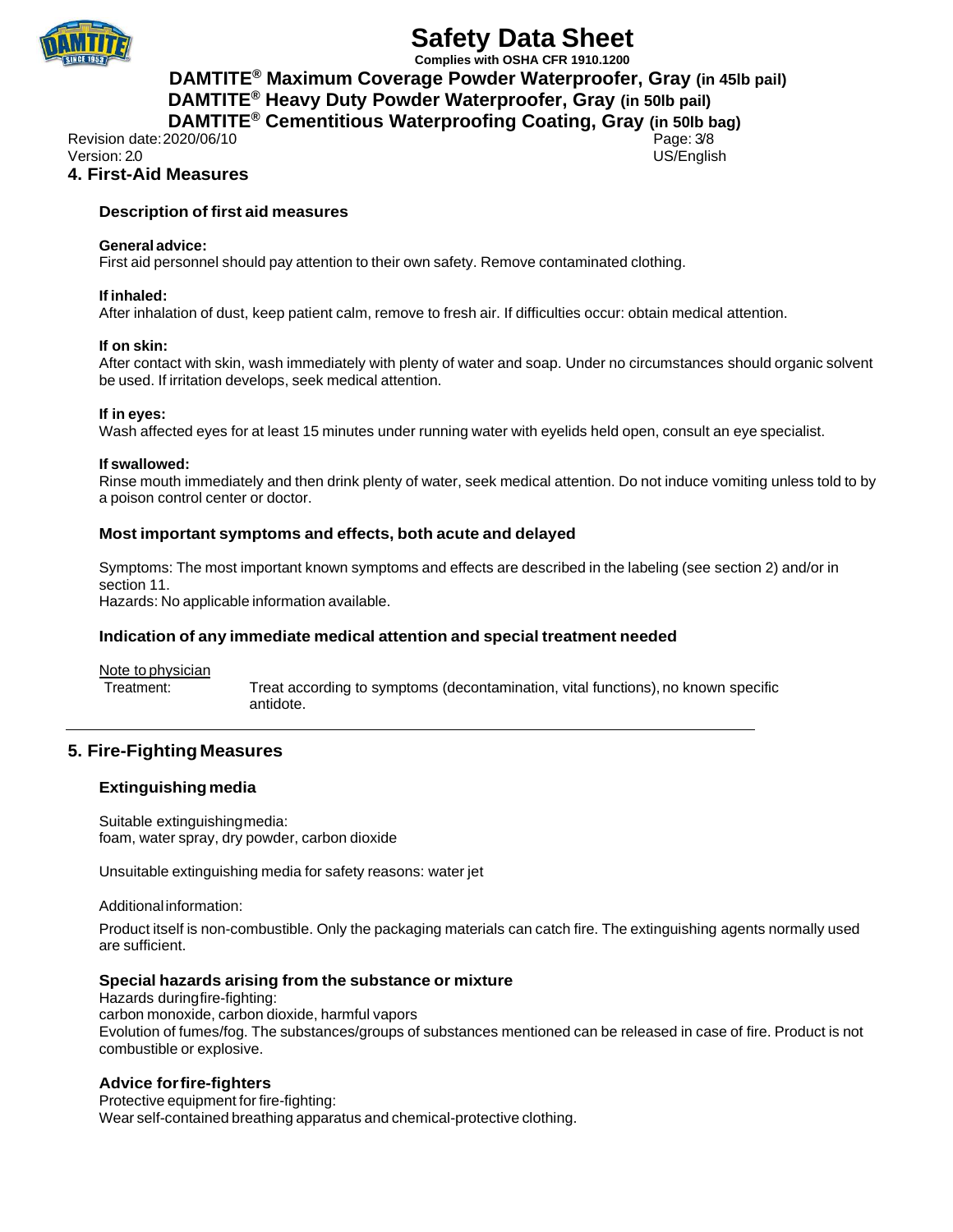

**Complies with OSHA CFR 1910.1200**

 **DAMTITE® Maximum Coverage Powder Waterproofer, Gray (in 45lb pail)**

 **DAMTITE® Heavy Duty Powder Waterproofer, Gray (in 50lb pail) DAMTITE® Cementitious Waterproofing Coating, Gray (in 50lb bag)**

Revision date: 2020/06/10 **Page: 4/8** 

## Version: 2.0 US/English

## **Furtherinformation:**

Product itself is non-combustible; consider fire-extinguishing method of surrounding areas. The degree of risk is governed by the burning substance and the fire conditions. Dispose of fire debris and contaminated extinguishing water in accordance with official regulations.

## **6. Accidental release measures**

### **Personal precautions, protective equipment and emergency procedures**

Avoid dust formation. Avoid contact with skin and eyes. Use personal protective clothing. Handle in accordance with good building materials hygiene and safety practice.

### **Environmental precautions**

Do not discharge into drains/surface waters/groundwater.

### **Methods and material for containment and cleaning up**

For small amounts: Pick up with suitable appliance and dispose of. For large amounts: Pick up with suitable appliance and dispose of. Pack in tightly closed containers for disposal. For residues: Rinse with plenty of water. Avoid raising dust.

## **7. Handling and Storage**

### **Precautions for safe handling**

Avoid dust formation. Cement contained in this product reacts alkaline when in contact with water or humidity. This may cause severe irritation of skin or mucous membranes. The humidity of the skin or mucous membranes is enough for this reaction. Prolonged direct contact to the dry product should be avoided therefore. Avoid inhalation of dusts. Avoid skin contact. Pour downwind and allow as little free fall as possible while emptying bags into equipment. Breathing must be protected when large quantities are decanted without local exhaust ventilation.

Protection against fire and explosion: No special precautions necessary.

### **Conditions for safe storage, including any incompatibilities**

Segregate from metals. Segregate from acids. Segregate from lyes. Segregate from oxidants. Segregate from foods and animal feeds.

Suitable materials for containers: High density polyethylene (HDPE)

Further information on storage conditions: Containers should be stored tightly sealed in a dry place.

## **8. Exposure Controls/Personal Protection**

### **Components with occupational exposure limits**

| Calcium Hydroxide  | <b>OSHA PEL</b><br><b>ACGIHTLV</b> | PEL 5 mg/m <sup>3</sup> Respirable fraction; PEL 15<br>mg/m <sup>3</sup> Total dust; TWA value 5 mg/m <sup>3</sup> ;<br>TWA value $5 \text{ mg/m}^3$                                                                                                                                                                                                                                                                                                                                                       |
|--------------------|------------------------------------|------------------------------------------------------------------------------------------------------------------------------------------------------------------------------------------------------------------------------------------------------------------------------------------------------------------------------------------------------------------------------------------------------------------------------------------------------------------------------------------------------------|
| Titanium dioxide   | OSHA PEL                           | PEL 15 mg/m <sup>3</sup> Total dust; TWA value 10<br>mg/m <sup>3</sup> Total dust ACGIH TLV TWA value 10 mg/m <sup>3</sup>                                                                                                                                                                                                                                                                                                                                                                                 |
| Crystalline silica | <b>OSHA PEL</b>                    | TWA value 2.4 millions of particles per cubic foot<br>of air Respirable; The exposure limit is calculated from the equation,<br>$250/(%SiO2+5)$ , using a value of 100% SiO <sup>2</sup> . Lower percentages of SiO <sup>2</sup><br>will yield higher exposure limits.<br>TWA value 0.1 mg/m3 Respirable ;<br>The exposure limit is calculated from the equation, $10/(%SiO2+2)$ ,<br>using a value of 100% SiO <sup>2</sup> . Lower percentages of SiO <sup>2</sup> will yield<br>higher exposure limits. |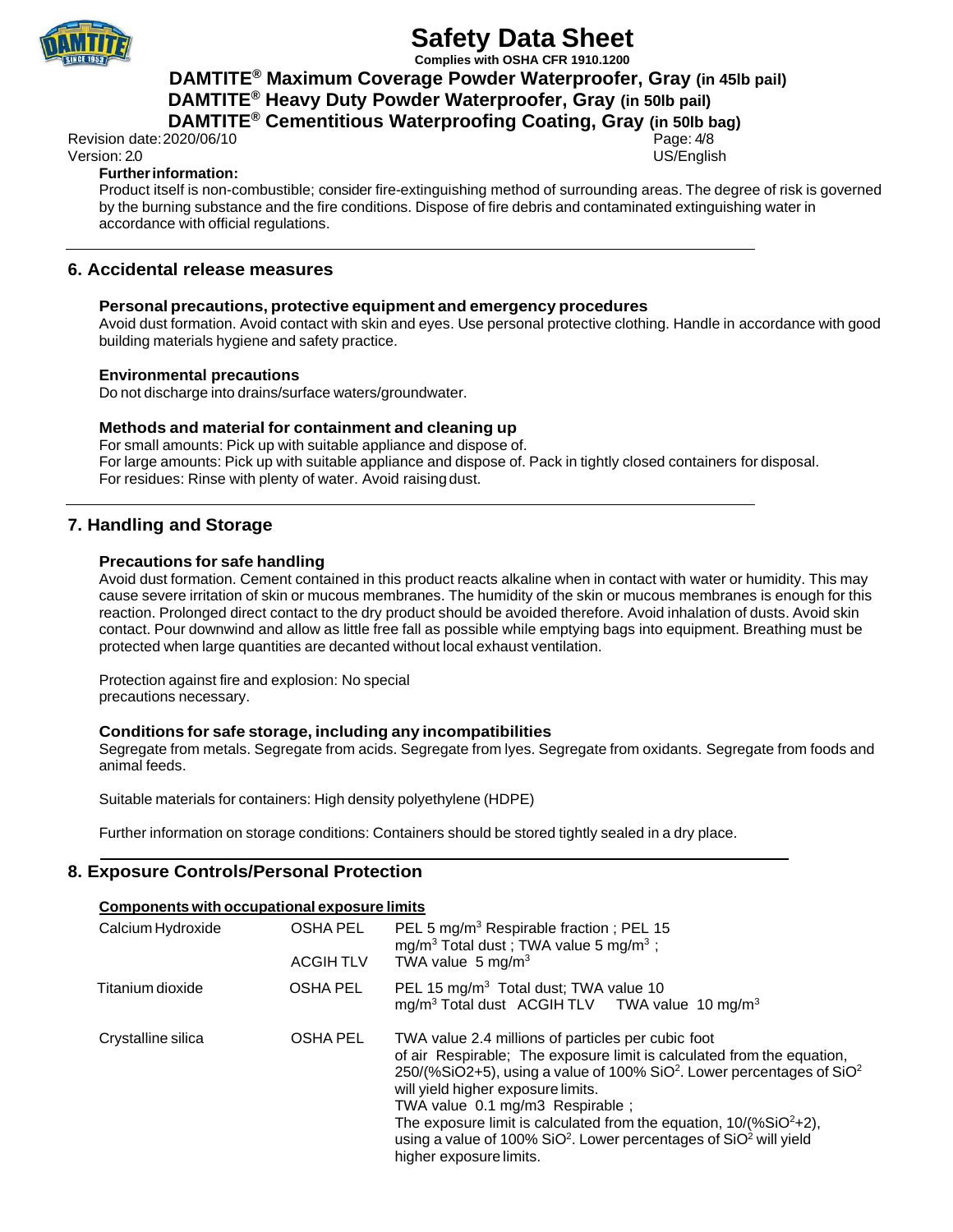

**Complies with OSHA CFR 1910.1200**

 **DAMTITE® Maximum Coverage Powder Waterproofer, Gray (in 45lb pail)**

 **DAMTITE® Heavy Duty Powder Waterproofer, Gray (in 50lb pail) DAMTITE® Cementitious Waterproofing Coating, Gray (in 50lb bag)**

Revision date: 2020/06/10 Version: 2.0 US/English

TWA value  $0.3 \text{ mg/m}^3$  Total dust; The exposure limit is calculated from the equation,  $30/(%SiO<sup>2</sup>+2)$ , using a value of 100% SiO<sup>2</sup>. Lower percentages of SiO<sup>2</sup> will yield higher exposure limits.

ACGIH TLV TWA value 0.025 mg/m<sup>3</sup> Respirable fraction ;

Cement, Portland OSHA PEL PEL15 mg/m<sup>3</sup> Total dust; PEL 5 mg/m<sup>3</sup> Respirable fraction ACGIH TLV TWA value 1 mg/m<sup>3</sup> Respirable fraction; The value is for particulate matter containing no asbestos and <1% crystalline silica.

### **Advice on systemdesign:**

Provide local exhaust ventilation to maintain recommended P.E.L.

### **Personal protectiveequipment**

### **Respiratory protection:**

Use breathing protection if dusts are formed.

### **Handprotection:**

Chemical resistant protective gloves, follow Manufacturer's directions for use should be observed because of great number of type gloves.

### **Eye protection:**

Tightly fitting safety goggles (chemical goggles).

### **Bodyprotection:**

Body protection must be chosen based on level of activity and exposure.

### **General safety and hygienemeasures:**

Avoid contact with the skin, eyes and clothing. Avoid inhalation of dusts. In order to prevent contamination while handling, closed working clothes and working gloves should be used. Handle in accordance with good building materials hygiene and safety practice. When using, do not eat, drink or smoke. Hands and/or face should be washed before breaks and at the end of the shift. At the end of the shift the skin should be cleaned and skin-care agents applied. Gloves must be inspected regularly and prior to each use. Replace if necessary (e.g. pinhole leaks). Contaminated equipment or clothing should be cleaned after each use or disposed of.

### **9. Physical and Chemical Properties**

| Form:<br>Odor:            | powder<br>earthy                                                  |
|---------------------------|-------------------------------------------------------------------|
| Odor threshold:<br>Color: | Not determined<br>white                                           |
| pH value:                 | (approx. 20 °C) as aqueous suspensions<br>approx. 12              |
| Melting temperature:      | not applicable                                                    |
| Boiling temperature:      | not applicable                                                    |
| Sublimation point:        | no applicable information available.                              |
| Flash point:              | the substance/product is non-combustible                          |
| Flammability:             | Not flammable                                                     |
| Lower explosion limit:    | Not applicable                                                    |
| Upper explosion limit:    | not applicable                                                    |
| Auto-ignition:            | No applicable information available.                              |
| Vapor pressure:           | No applicable information available.                              |
| Relative density:         | No applicable information available.                              |
| Bulk density:             | 1800 - 2400 kg/m <sup>3</sup>                                     |
| Vapor density:            | No applicable information available.                              |
| Thermaldecomposition:     | No decomposition if stored and handled as prescribed & indicated. |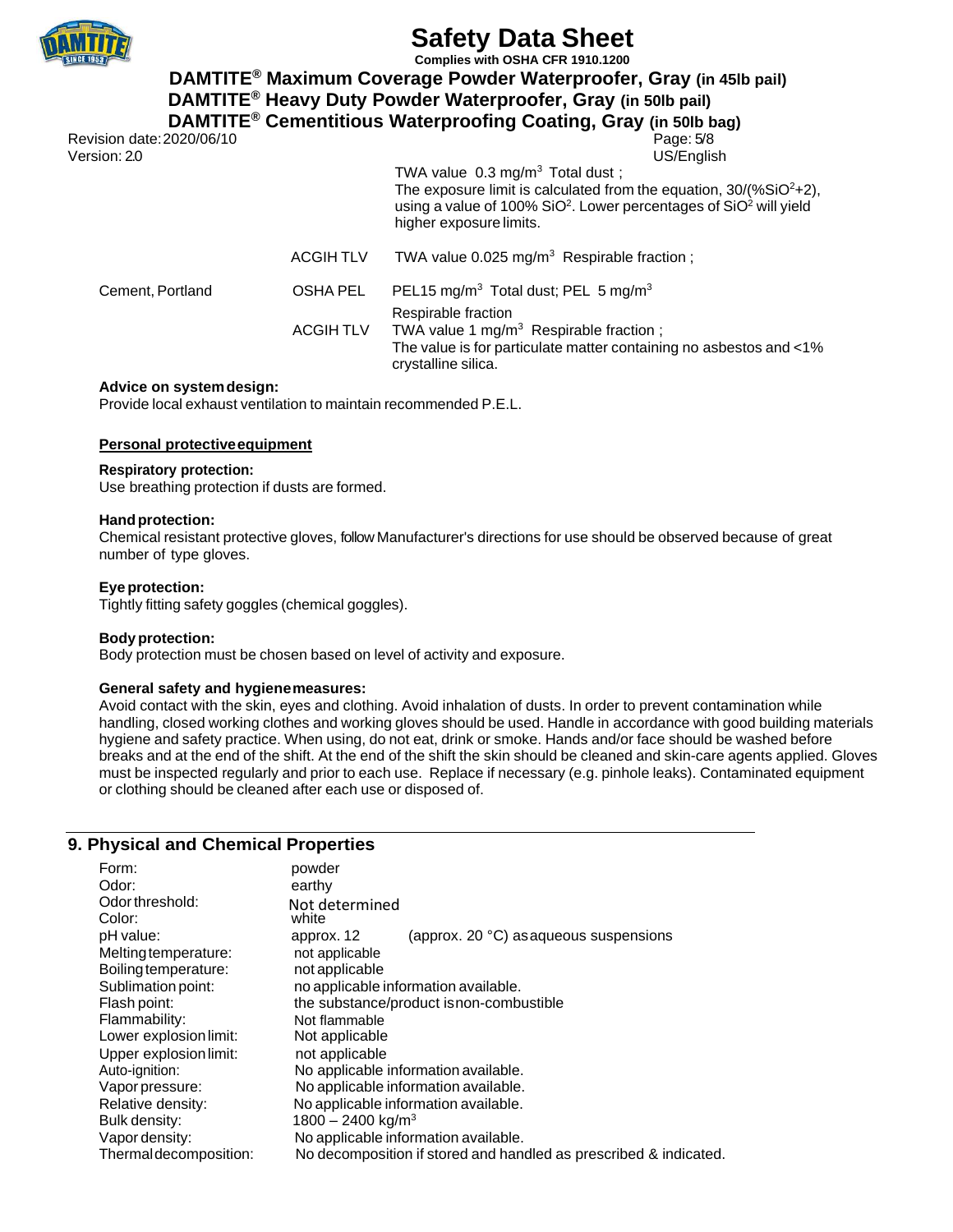

**Complies with OSHA CFR 1910.1200**

 **DAMTITE® Maximum Coverage Powder Waterproofer, Gray (in 45lb pail) DAMTITE® Heavy Duty Powder Waterproofer, Gray (in 50lb pail)**

**DAMTITE® Cementitious Waterproofing Coating, Gray (in 50lb bag)**

Revision date: 2020/06/10 **Page: 6/8** Page: 6/8 Version: 2.0 US/English Solubility (quantitative):

Viscosity, dynamic: No applicable information available Viscosity, kinematic: No applicable information available. Solubility in water: No applicable information available Miscibility with water: No applicable information available<br>Solubility (quantitative): Not applicable Solubility (qualitative): Not applicable

## **10. Stability and Reactivity**

### **Reactivity**

No hazardous reactions if stored and handled as prescribed/indicated.

### **Chemical stability**

The product is stable if stored and handled as prescribed/indicated.

### **Possibility of hazardous reactions**

The product is stable if stored and handled as prescribed/indicated. Strong bases are formed on the addition of water.

### **Conditions toavoid**

Avoid dust formation. Avoid humidity.

### **Incompatiblematerials**

strong bases, strongacids

### **Hazardousdecomposition products**

Decompositionproducts: No hazardous decomposition products if stored and handled as prescribed/indicated.

Thermal decomposition: No decomposition if stored and handled as prescribed/indicated.

## **11. Toxicological information**

### **Primary routes of exposure**

Routes of entry for solids and liquids are ingestion and inhalation, but may include eye or skin contact. Routes of entry for gases include inhalation and eye contact. Skin contact may be a route of entry for liquefied gases.

### **AcuteToxicity/Effects**

Acute toxicity

Assessment of acute toxicity: The product has not been tested. The statement is derived from properties of individual ingredients. Product may present a nuisance dust hazard. Inhalation of dust may cause respiratory tract irritation, coughing and breathing difficulties.

Oral No applicable information available.

Inhalation No applicable information available

Dermal No applicable information available

Assessment other acute effects

Assessment of STOTsingle: Causes temporary irritation of respiratory tract.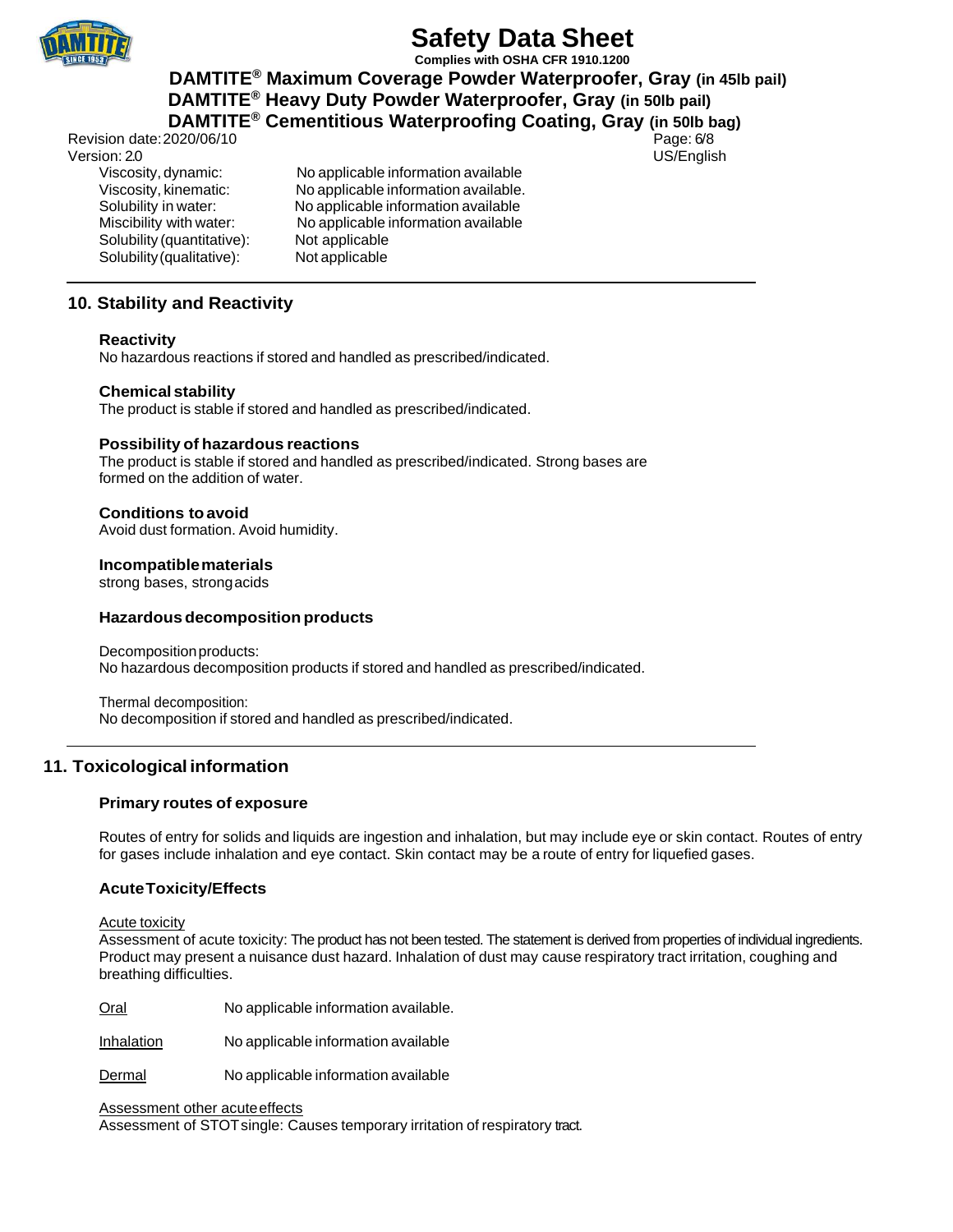

**Complies with OSHA CFR 1910.1200 DAMTITE® Maximum Coverage Powder Waterproofer, Gray (in 45lb pail) DAMTITE® Heavy Duty Powder Waterproofer, Gray (in 50lb pail)**

## **DAMTITE® Cementitious Waterproofing Coating, Gray (in 50lb bag)**

Revision date: 2020/06/10 **Page:** 7/8 Version: 2.0 US/English

### Irritation / corrosion

Assessment of irritating effects: Skin contact causes irritation. May cause severe damage to the eyes. The product has not been tested. The statement has been derived from the properties of the individual components.

Skin Sensitization: Result: can be Irritant.

Eye Result: Risk of damage to eyes.

### **Chronic Toxicity/Effects**

### Repeated dosetoxicity

Assessment of repeated dose toxicity: This product contains crystalline silica (quartz). Prolonged or repeated inhalation of respirable crystalline silica may result in silicosis.

### **Genetic toxicity**

Assessment of mutagenicity: The chemical structure does not suggest a specific alert for such an effect. Based on available Data, the classification criteria are not met.

**Carcinogenicity** 

Assessment of carcinogenicity: This product contains crystalline silica (quartz).

## **12. Ecological Information**

### **Toxicity**

Aquatic toxicity Assessment of aquatic toxicity: This product has not been tested. The statement was derived from properties of individual ingredients.

### **Persistence and degradability**

Assessment biodegradation and elimination (H2O): Inorganic product which cannot be eliminated from water by biological purification processes. The product is slightly soluble in water. It can be largely eliminated from the water by abiotic processes, e.g. mechanicalseparation. Experience shows this product to be inert and non-degradable.

Elimination information; not applicable

### **Bio-accumulative potential**

Assessment bioaccumulation potential: The product will not be readily bioavailable due to its consistency and insolubility in water. Avoid discharge into the environment.

### **Mobility in soil**

Assessment transport between environmental compartments: The substance will not evaporate into the atmosphere from the water surface. Following exposure to soil, adsorption to solid soil particles is probable, therefore contamination of groundwater is notexpected.

### **Additionalinformation**

### Other eco-toxicologicaladvice:

Do not discharge product into the environment. The product has not been tested. The statements on ecotoxicology have been derived from the properties of the individual components.